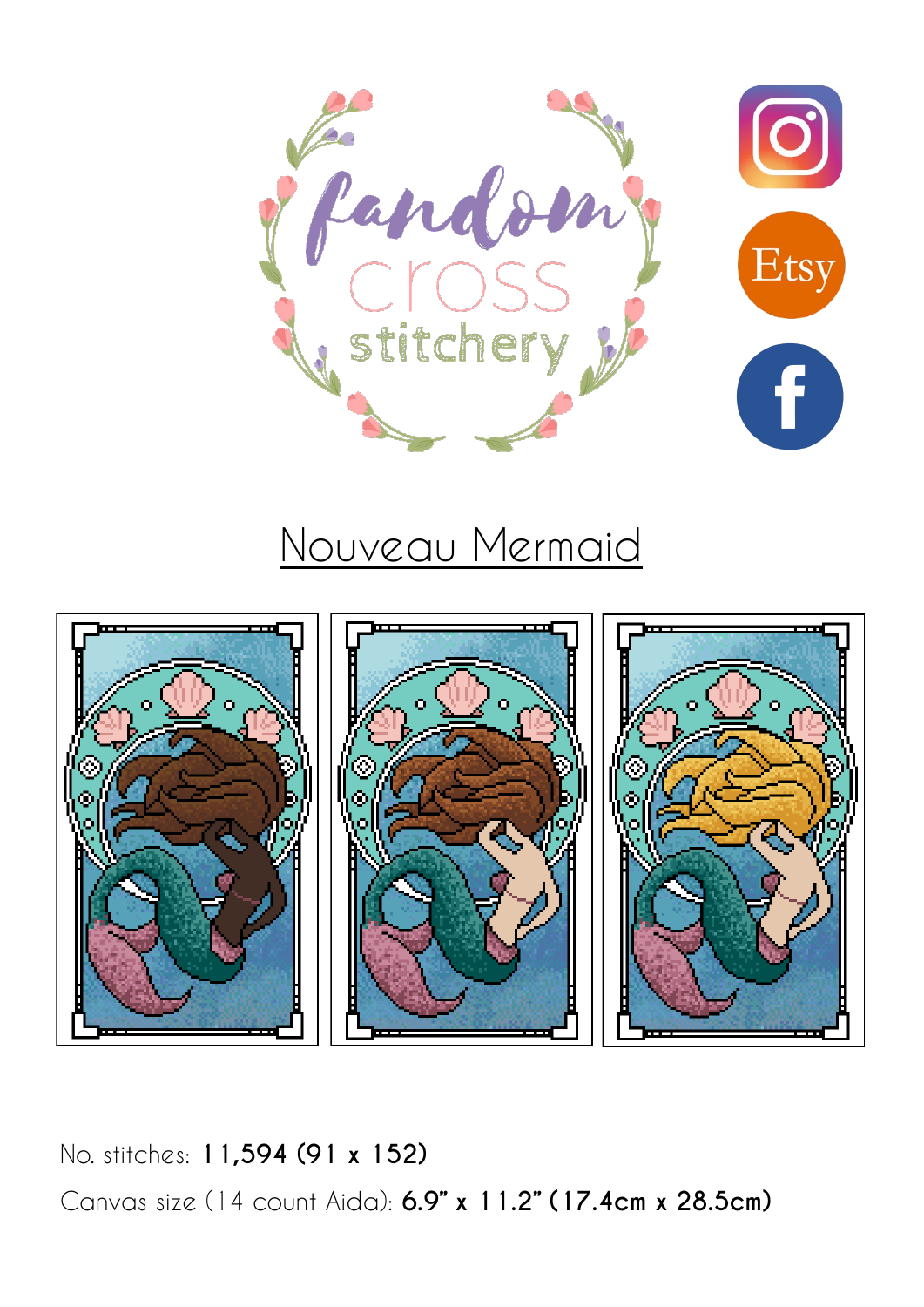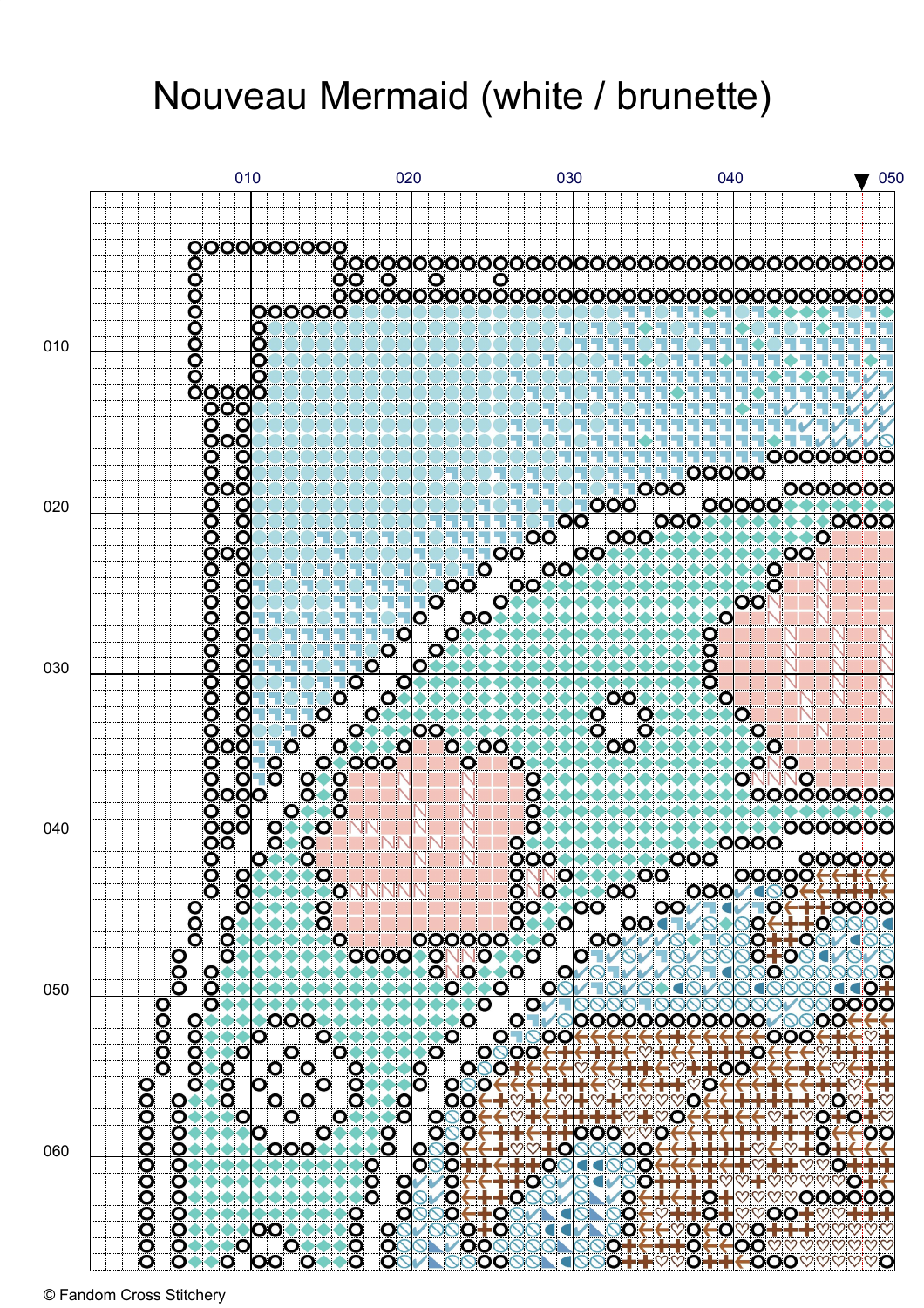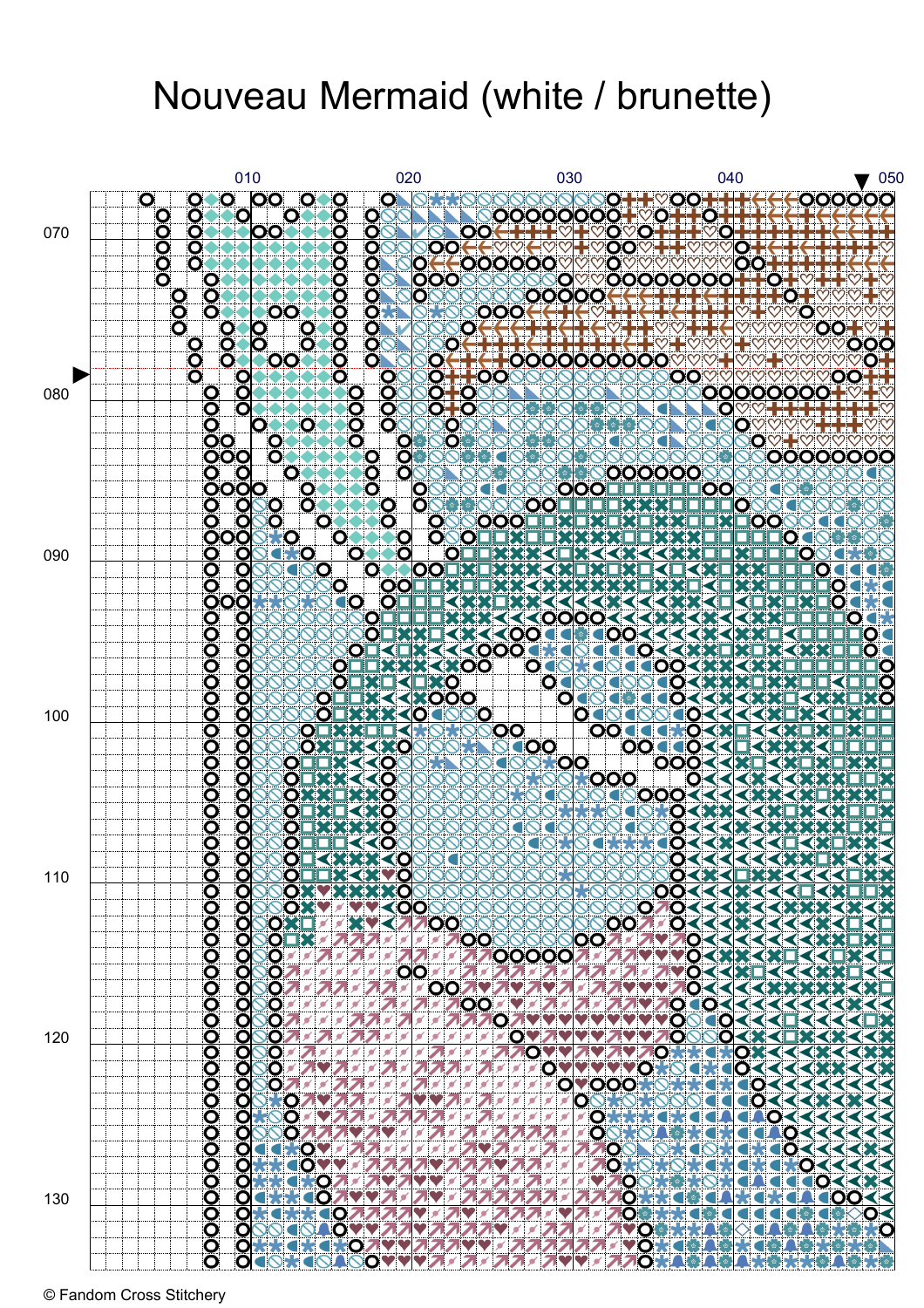![](_page_3_Figure_1.jpeg)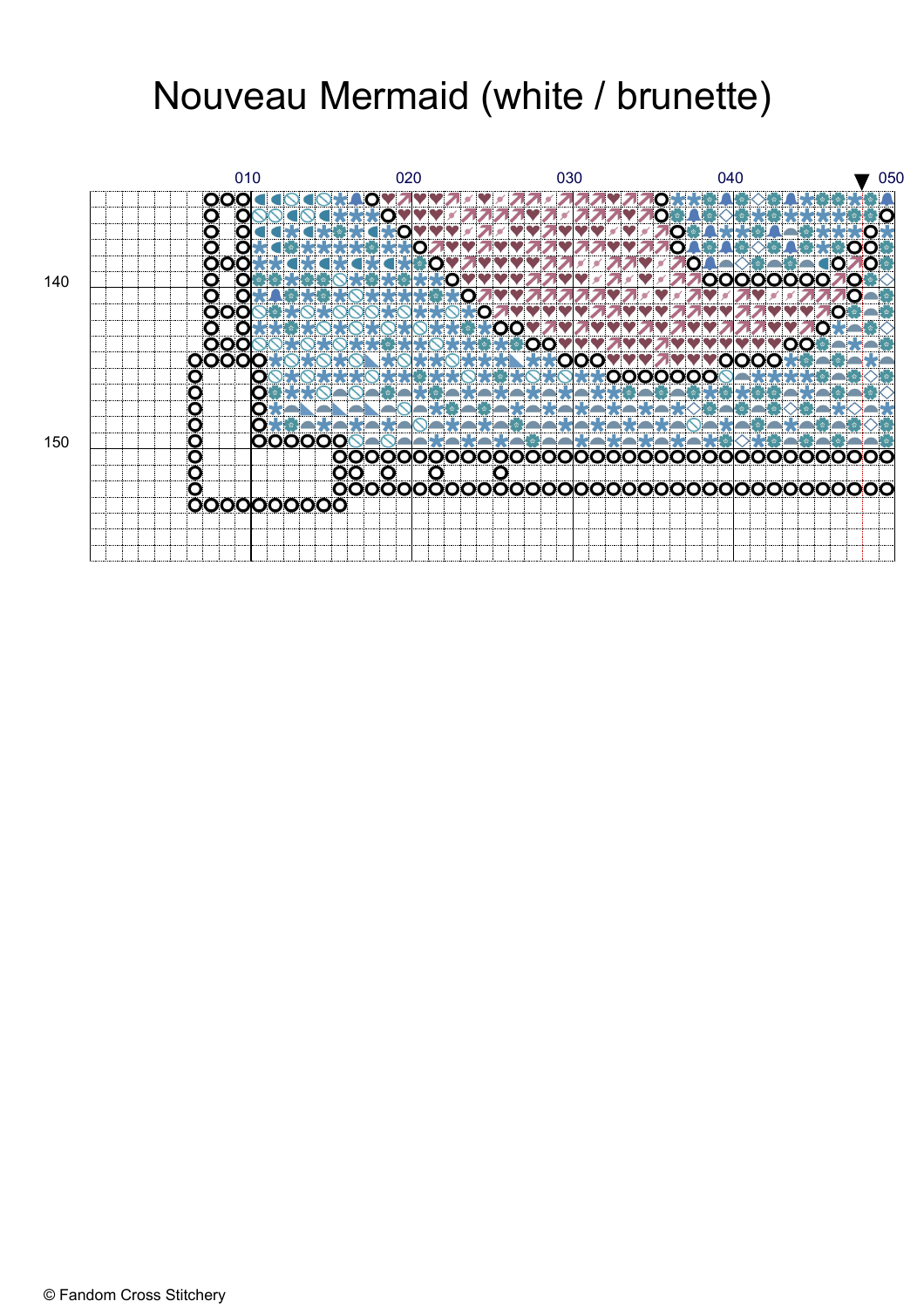![](_page_4_Figure_1.jpeg)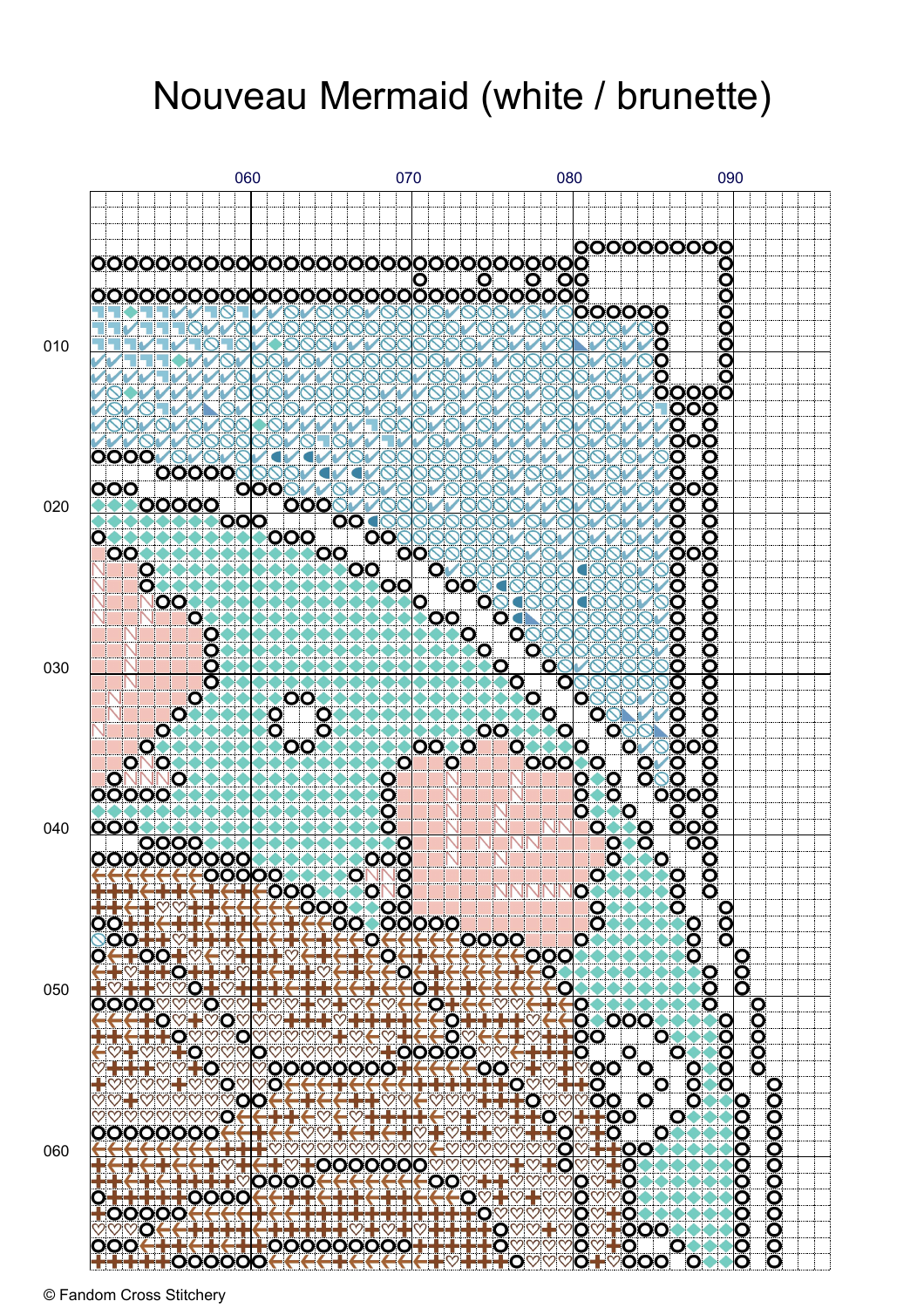![](_page_5_Figure_1.jpeg)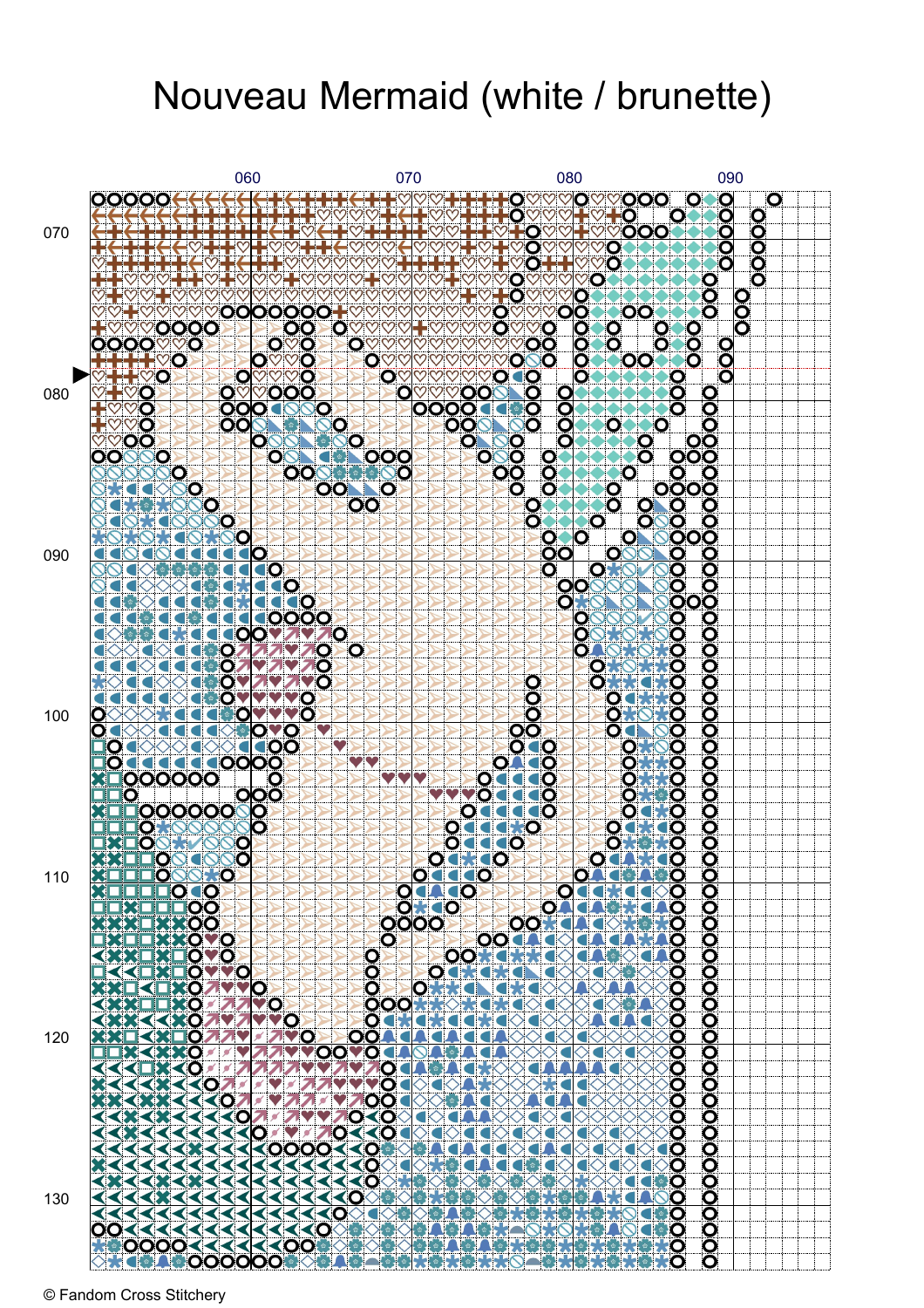![](_page_6_Figure_1.jpeg)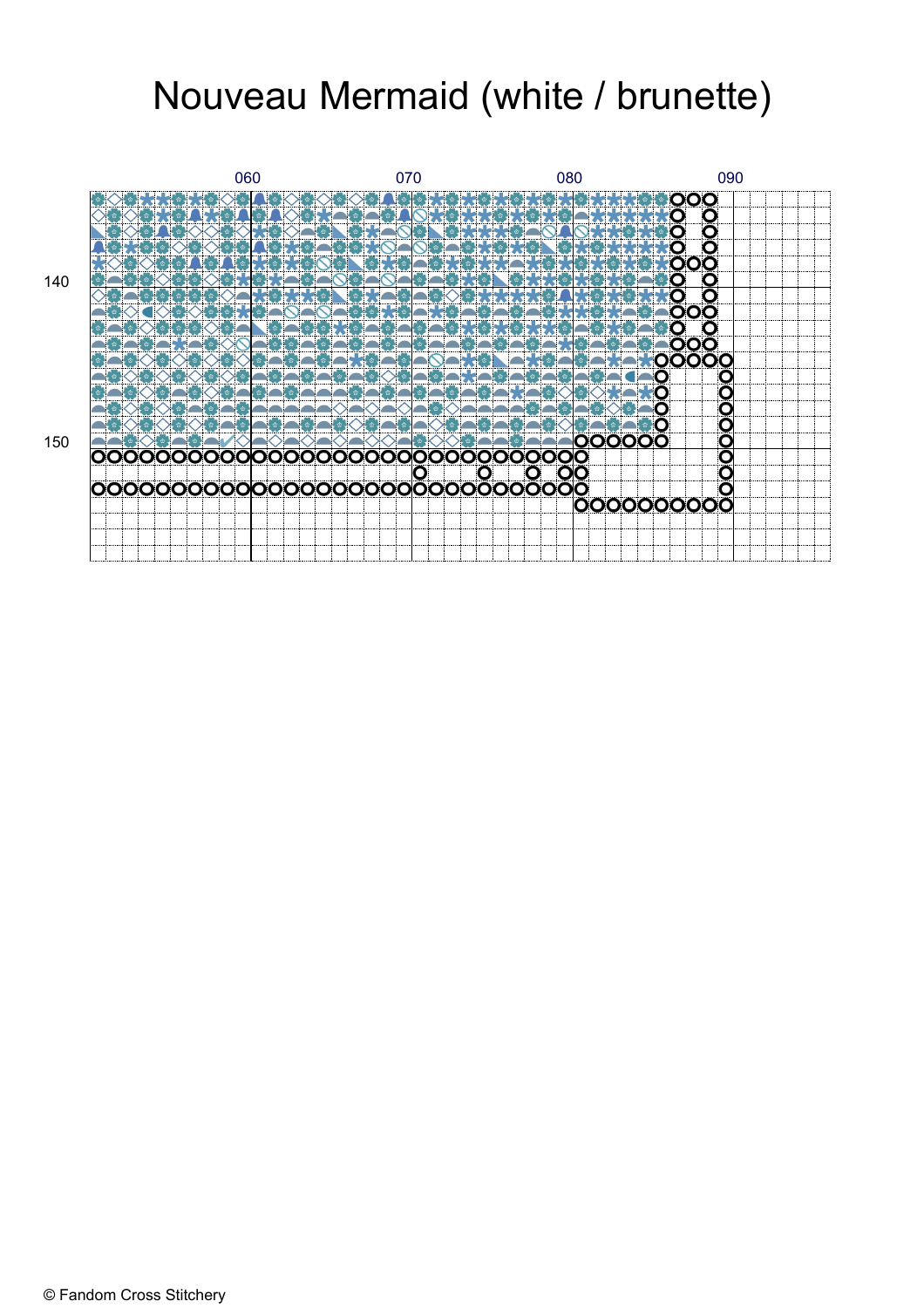![](_page_7_Figure_1.jpeg)